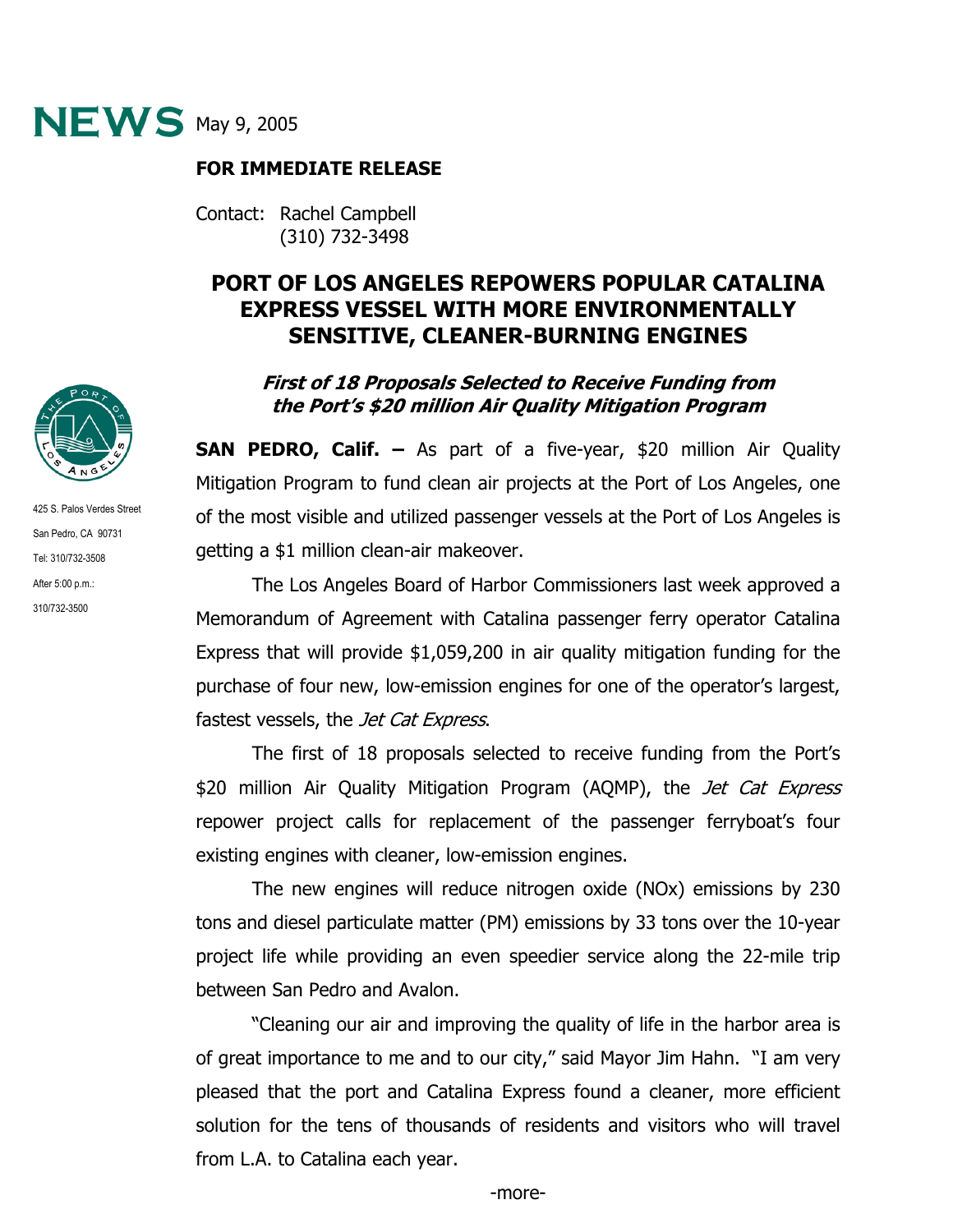## **Port of Los Angeles Awards Catalina Express \$1.1 Million 2-2-2**

"I look forward to more and more businesses stepping forward to help achieve my goal of improving our environment," Mayor Hahn concluded.

"Since the Mayor committed to no net increase in emissions at the Port, we have plugged the first container ship in the world into our DWP grid to prevent burning bunker fuel while at berth; have implemented alternative fuel on-dock vehicles; and now we are making our passenger vessels cleaner and more fuel efficient," said Councilwoman Janice Hahn. "Thousands of people visit San Pedro every year to travel to Catalina and these passengers, and our residents, deserve these new cleaner burning vessels. We can have both thriving businesses and clean air at the port and this is the perfect use for the mitigation money."

"The *Jet Cat Express* is used frequently, so the air quality benefits to the L.A. Basin are clear," said Harbor Commission President Nicholas Tonsich. "There is no doubt that this funding will be put to good use."

"These low-emission engines are fuel efficient, quieter and better for air quality," said Catalina Express President Greg Bombard. "They will also make the trip to Catalina Island a bit smoother and quicker for our passengers."

Additional terms of the agreement include monthly-itemized statements, quarterly progress reports and annual activity reports from Catalina Express for the duration of the project life.

In 2003, as part of the China Shipping settlement, the Port created an environmental mitigation program, which earmarks more than \$50 million from Port revenues to address significant impacts of Port-related operations.

A Technical Advisory Committee was also created to review air quality proposals and advise the Port of Los Angeles Community Advisory Committee on the best utilization of this funding. The Committee is comprised of five members from the California Air Resources Board, South Coast Air Quality Management District, Mobil Source Air Pollution Reduction Review Committee, U.S. Environmental Protection Agency and South Coast Carl Moyer Memorial Air Quality Program.

-more-